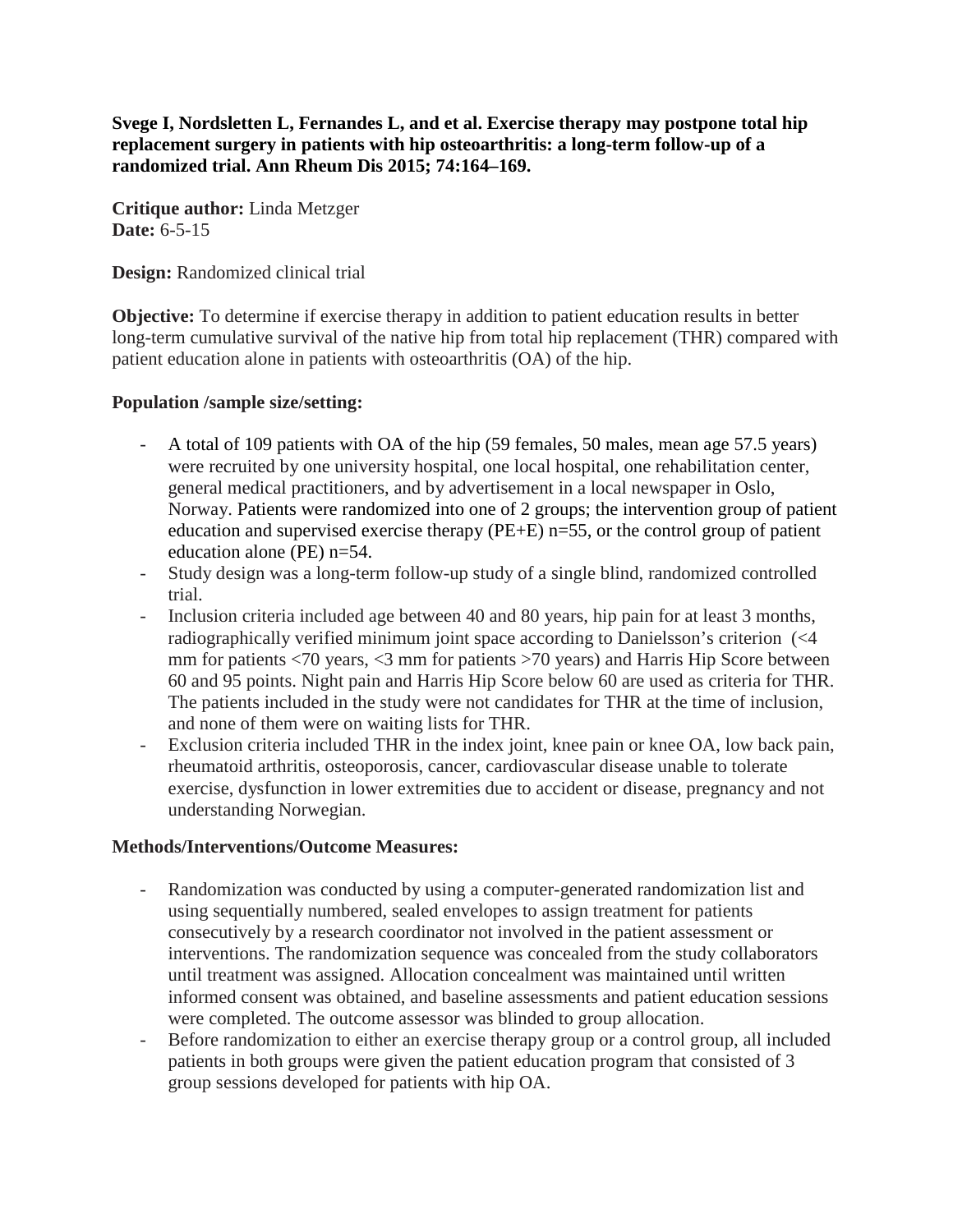- The exercise therapy program was specifically designed for patients with hip OA and consisted of strengthening, flexibility and functional exercises. Patients in the intervention group performed the exercise program 2 to 3 times per week for 12 weeks, supervised by a physical therapist at least once weekly. Exercise compliance was based on training diaries filled in weekly by the patients during the 12-week intervention period. Attending at least 20 of a total of 24 sessions was defined as satisfactory adherence.
- Patients in the control group did not participate in the exercise therapy program, but did attend a 2-month follow-up visit at the physiotherapy clinic as part of the patient education program.
- The main outcome measure for this long-term follow-up was survival of the native hip from THR. At inclusion, all patients were instructed to report if and when they went through THR surgery during the project period. Data on THR was recorded at follow-ups 4, 10, 16 and 29 months after inclusion and by contacting all patients by telephone at the end of the study.
- Patients were followed until time of THR or until death, drop-out or the end of the study. The mean time from inclusion until the end of the study was 4.8 years, ranging from 3.6 to 6.1 years.
- The secondary outcome was the Western Ontario and McMaster Universities Osteoarthritis Index (WOMAC) which was used to assess symptoms and functional limitations prior to THR surgery or at the end of the study. The WOMAC was filled in at baseline and at the 4, 10, 16 and 29-month follow-ups.
- Data on exercise training sessions per week was collected at baseline and at 4 months, data on engagement in strength training and flexibility training was collected at 16 and 29 months, and data on physical therapy treatment was collected at 10, 16 and 29 months.
- Time to THR was reported as a median and 95% confidence intervals (CI). Hazard ratios (HR) and 95% CIs were calculated to describe the risk for joint replacement therapy between groups.
- Data were analyzed according to intent-to-treat principle.

## **Results:**

- Baseline characteristics and outcome measures were similar in the two intervention groups and displayed no significant differences between the groups.
- The patients completed a median of 20 exercise sessions over the 12-week period, with 53% completing >20 exercise sessions.
- Data on whether THR had been performed were obtained from 102 patients. A total of 41 patients in the exercise therapy group and 30 patients in the control group completed the WOMAC questionnaire at the 29-month follow-up.
- A total of 22 (40%) patients in the exercise therapy group and 31(57%) patients in the control group went through THR within the 3.6 to 6.1 years follow-up period. Estimated median time to THR was 5.4 (CI 4.5 to 6.2) years in the exercise therapy group and 3.5 (CI 2.3 to 4.6) years in the control group. The cumulative 6-year survival of the native hip to THR was 41% in the exercise therapy group compared with 25% in the control group  $(p=0.034)$ .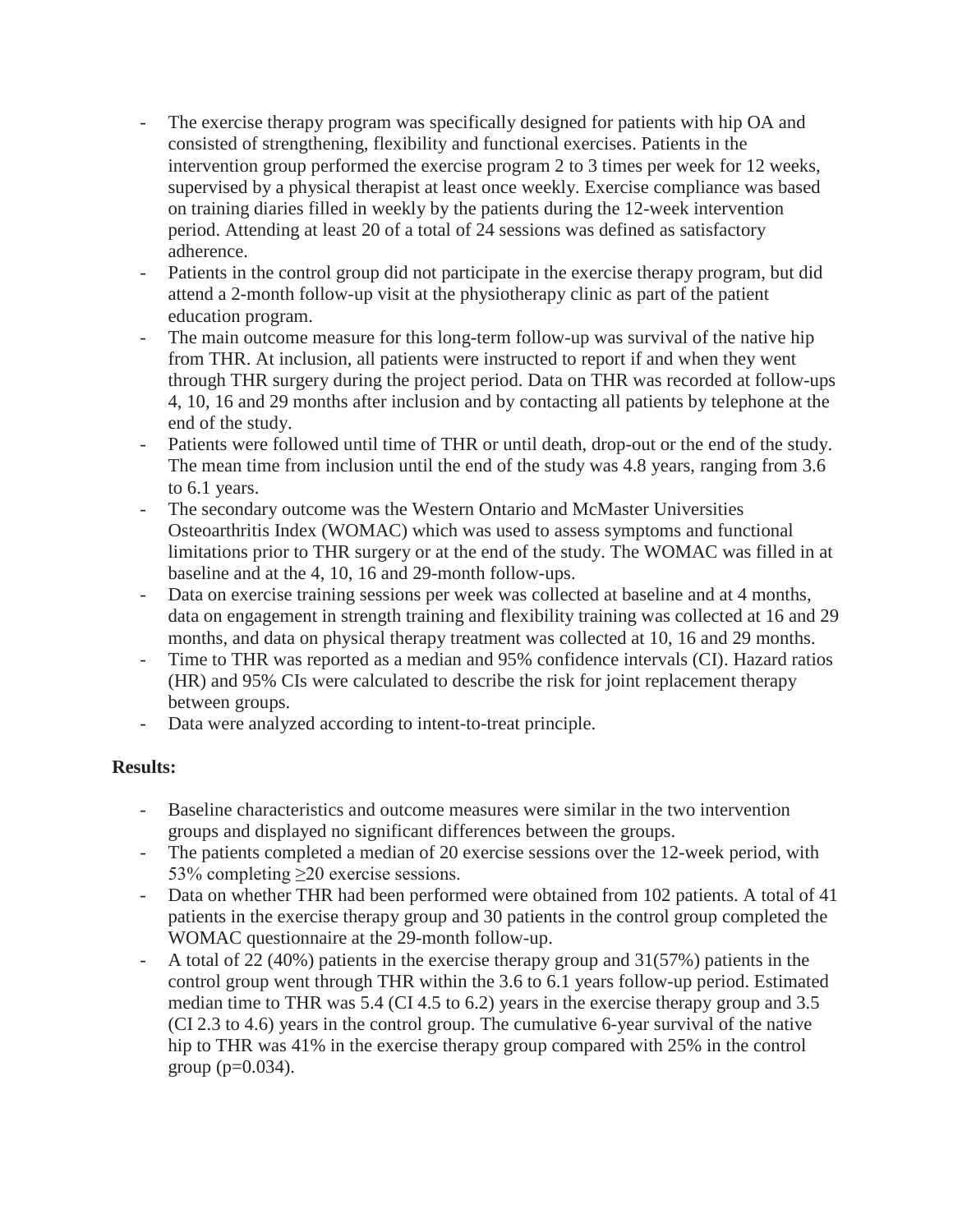- Participating in both exercise therapy and patient education had a protective effect against THR compared with patient education alone (HR=0.56, CI 0.32 to 0.96,  $p=0.036$ ). The risk for hip replacement surgery was significantly higher for patients in the patient education only group compared to the exercise therapy and patient education group.
- At baseline, mean minimum joint space was  $1.5\pm 0.9$  mm in patients who went through THR compared with  $2.5\pm1.0$  mm in the patients who did not (p<0.01).
- Over the 29-month follow-up period, the exercise therapy group had significantly better WOMAC physical function scores compared with the control group (p=0.004), but the between-group differences in the WOMAC pain (p=0.083) and WOMAC stiffness (p=0.112) scores did not reach statistical significance.
- At baseline there were no significant differences between patients who went through THR and patients who did not in either WOMAC pain (p=0.967), WOMAC stiffness  $(p=0.333)$  or WOMAC physical function  $(p=0.092)$ . The 53 patients who underwent THR before the end of study did have worse preoperative scores in all WOMAC subscales over the 29-month follow-up period compared with the patients who did not go through THR  $(p<0.01)$ .
- The number of self-reported exercise sessions per week was similar in the two groups during the 29 month follow-up period.

## **Authors' conclusions:**

- Participating in both exercise therapy and patient education resulted in significantly higher 6-year cumulative survival of the native hip from THR compared with patient education only. The cumulative survival of the native hip was higher in the exercise therapy group from 1 year and throughout the follow-up period.
- The findings in this explanatory study show that participating in a 12-week exercise therapy program in addition to patient education can reduce the need for THR by 44% or postpone surgery in patients with hip OA.
- In this study, the patients who went through THR had poorer scores in the WOMAC subscales for pain, stiffness and physical function before THR compared with the patients who did not undergo THR. This supports the assumption that the patients who undergo THR surgery have more severe symptoms and functional limitations. Also, the patients who went through THR had smaller minimum joint space at baseline, suggesting that this clinical parameter is also a determinant of THR.
- In this study, the exercise therapy group demonstrated better results in WOMAC physical function compared with the control group over the complete 29-month followup period ( $p=0.004$ ). In contrast, the differences in WOMAC pain ( $p=0.083$ ) and WOMAC stiffness  $(p=0.112)$  did not reach statistical significance. This may indicate that the lower rate and longer time to THR in the exercise therapy group are due to better hip function, with or without the presence of pain.
- Fifty-three per cent of the patients in the exercise therapy group completed  $\geq 20$  exercise sessions during the 12-week intervention period and were thus regarded as exercise compliant.
- The findings of this study are only applicable for patients with symptomatic and radiographic hip OA, with mild to moderate symptoms, and it must be recognized that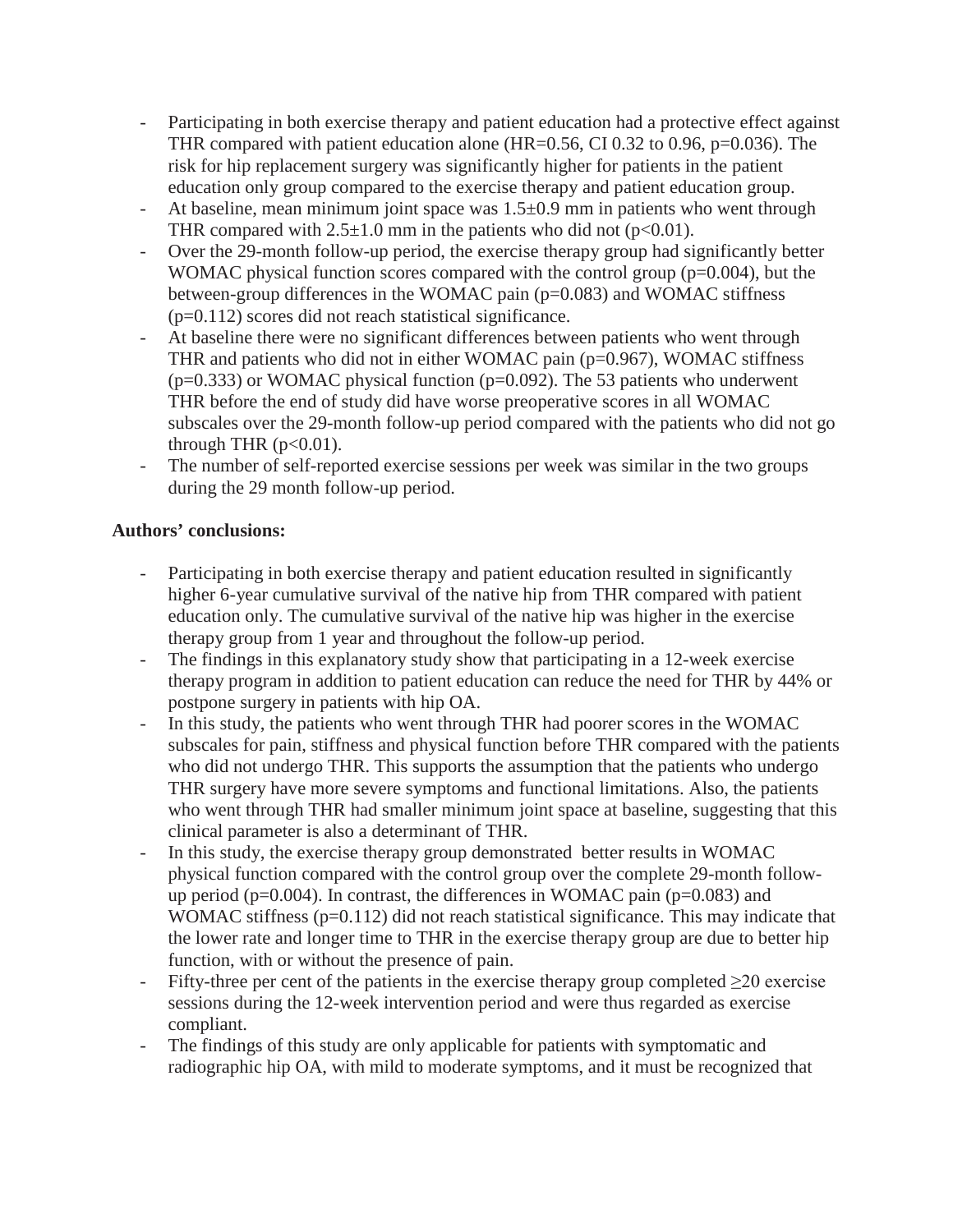patients recruited to non-surgical trials may have a stronger desire to avoid surgery compared with the general OA population.

- The results of this study support the recommendations stating that exercise therapy should be offered to patients with hip OA as first-line treatment.

# **Comments:**

- In an earlier study, Pisters found that 20% of patients underwent THR in the exercise therapy group compared with 45% in the usual care control group with hip OA. The risk for THR within 5 years was 2.87 (95% CI 1.1 to 7.3) times higher in the usual care control group compared to the exercise therapy group. The control group in this study had a 1.80 times higher risk of THR. The somewhat smaller protective effect of exercise in this study may be due to the patients having both symptomatic and radiographic evidence of hip OA, whereas in the Pisters study, radiographic evidence of hip OA was not part of the inclusion criteria.
- Since a significant number of patients with symptomatic and radiographic hip OA undergo THR sometime during their lifetime, and rates of THR have increased steadily during the past four decades, the results of this study showing that exercise therapy enhances the survival of the native hip from THR is therefore important for reducing healthcare consumption costs and for patients who may want to avoid surgery and its potential complications.
- One limitation of the study was that no measurement or log on the continuation of the exercise therapy program after the 12-week intervention period was obtained. Selfreported outcomes such as physical activity and exercise lack validity due to recall bias and overestimation of time, frequency and intensity, so this data should be interpreted with caution. Nonetheless, better adherence to exercises has been shown to improve longterm results and so having this data could aid in interpreting the results. This could introduce measurement error and underestimate the effect.
- Another limitation of the study was that the criteria for when THR surgery was indicated were not specified prior to the start of the study. The criteria used for THR at various institutions may differ and so the symptom state may differ at time of surgery. Preoperative assessment of THR patients was also not conducted, and this information could have helped elucidate the differences between THR patients and non-THR patients.
- There is a possible risk of introducing attention or performance bias in the patient education and exercise group, since they received 12 more interactions with a physical therapist than the patient education group. The beneficial therapeutic effects of the patient education and exercise group intervention are likely due to both the specific effects of the intervention itself and the non-specific effects of the extra attention received during the additional sessions. Thus, the non-specific effects could inflate the overall effect size in the patient education and exercise group.

## **Assessment***:*

- This adequate study provides some evidence that 12 weeks of supervised exercise therapy in addition to patient education results in better long-term cumulative survival of the